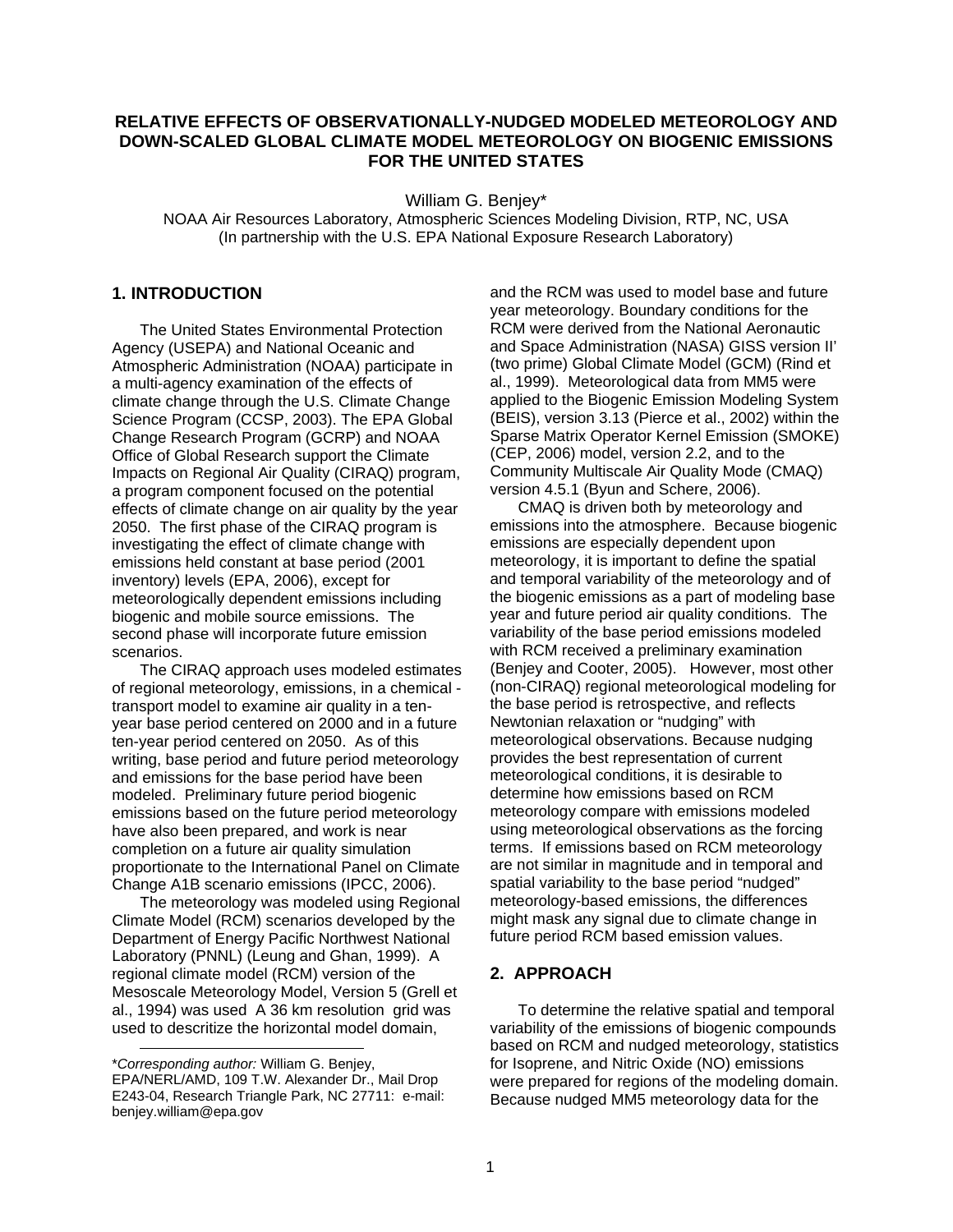domain were available for 2001 through 2003, this time frame was used for the comparison. The regions used for the analysis (Figures 1 and 2) are:

- An Eastern Domain, which typifies the east-west division historically used in air quality modeling because of topographic and atmospheric chemistry differences.
- A Western Domain.
- Five ozone regions of the eastern United States as defined by Lehman et al. (2004) based on analysis of monitoring data using principal component analysis (PCA). The regions represent areas of relative consistency based on dominant PCA modes, but overlap geographically.



Figure 1. CIRAQ modeling domain illustrating the Eastern and Western Regions.



Figure 2. Five ozone regions of the eastern United States based on principal component analysis.

Because biogenic emissions are important in the chemistry of ozone formation, the main seasonal focus of this paper is on the summer, in addition to overall 3-year modeling period differences between RCM and nudged-based emissions. .

 Statistics were generated for each of the emitted compounds for the three-year period, annual periods, seasons, and diurnal periods. The statistics were computed for each time period to quantify the departure from central tendency for mean hourly emission values for each season and between years. The modeled emission fluxes were normalized to emissions per second per square kilometer for each region to aid in comparison. The patterns shown by the emission statistics are compared with analyses of RCM based and nudged meteorology.

### **3. VARIABILITY OF BIOGENIC EMISSIONS**

Tables 1 and 2 present the area normalized mean hourly emissions and variances of Isoprene and NO, respectively, for the modeling period by analysis regions. For each region, the mean-

Table 1. Overall mean hourly Isoprene emissions based on RCM and observationally nudged meteorology for 2001 - 2003**.** 

| <b>Modeling Period Isoprene Emissions</b> |             |                  |            |  |  |  |
|-------------------------------------------|-------------|------------------|------------|--|--|--|
| moles/sec/km <sup>2</sup>                 |             |                  |            |  |  |  |
| Region                                    | <b>Type</b> | <b>Emissions</b> | Variance   |  |  |  |
| Eastern                                   | <b>RCM</b>  | 3.2190E-04       | 4.8179E-07 |  |  |  |
|                                           | Nudged      | 4.0660E-04       | 6.5656E-07 |  |  |  |
| Western                                   | <b>RCM</b>  | 1.1950E-04       | 7.0091E-08 |  |  |  |
|                                           | Nudged      | 1.4680E-04       | 9.7884E-08 |  |  |  |
| Region 1                                  | <b>RCM</b>  | 1.9440E-04       | 2.1433E-07 |  |  |  |
|                                           | Nudged      | 2.5640E-04       | 3.6853E-07 |  |  |  |
| Region 2                                  | <b>RCM</b>  | 3.3960E-04       | 6.9448E-07 |  |  |  |
|                                           | Nudged      | 4.5200E-04       | 1.0778E-06 |  |  |  |
| Region 3                                  | RCM         | 8.9930E-04       | 4.1352E-06 |  |  |  |
|                                           | Nudged      | 1.0410E-03       | 4.3426E-06 |  |  |  |
| Region 4                                  | <b>RCM</b>  | 7.3090E-04       | 2.5635E-06 |  |  |  |
|                                           | Nudged      | 8.1850E-04       | 2.5022E-06 |  |  |  |
| Region 5                                  | <b>RCM</b>  | 2.8500E-04       | 2.9652E-07 |  |  |  |
|                                           | Nudged      | 4.0210E-04       | 4.7249E-07 |  |  |  |

hourly Isoprene emissions based on nudged meteorology are greater than for the emissions based on RCM/MM5 meteorology. This is evident when comparing the mean-hourly Isoprene emissions for the Eastern Region using RCM and Nudged meteorology (Figures 3 and 4). For the five eastern ozone regions, the percent differences of Isoprene emissions range from 10.7 percent for Region 4 to 29.1 percent for Region 5 **(**Florida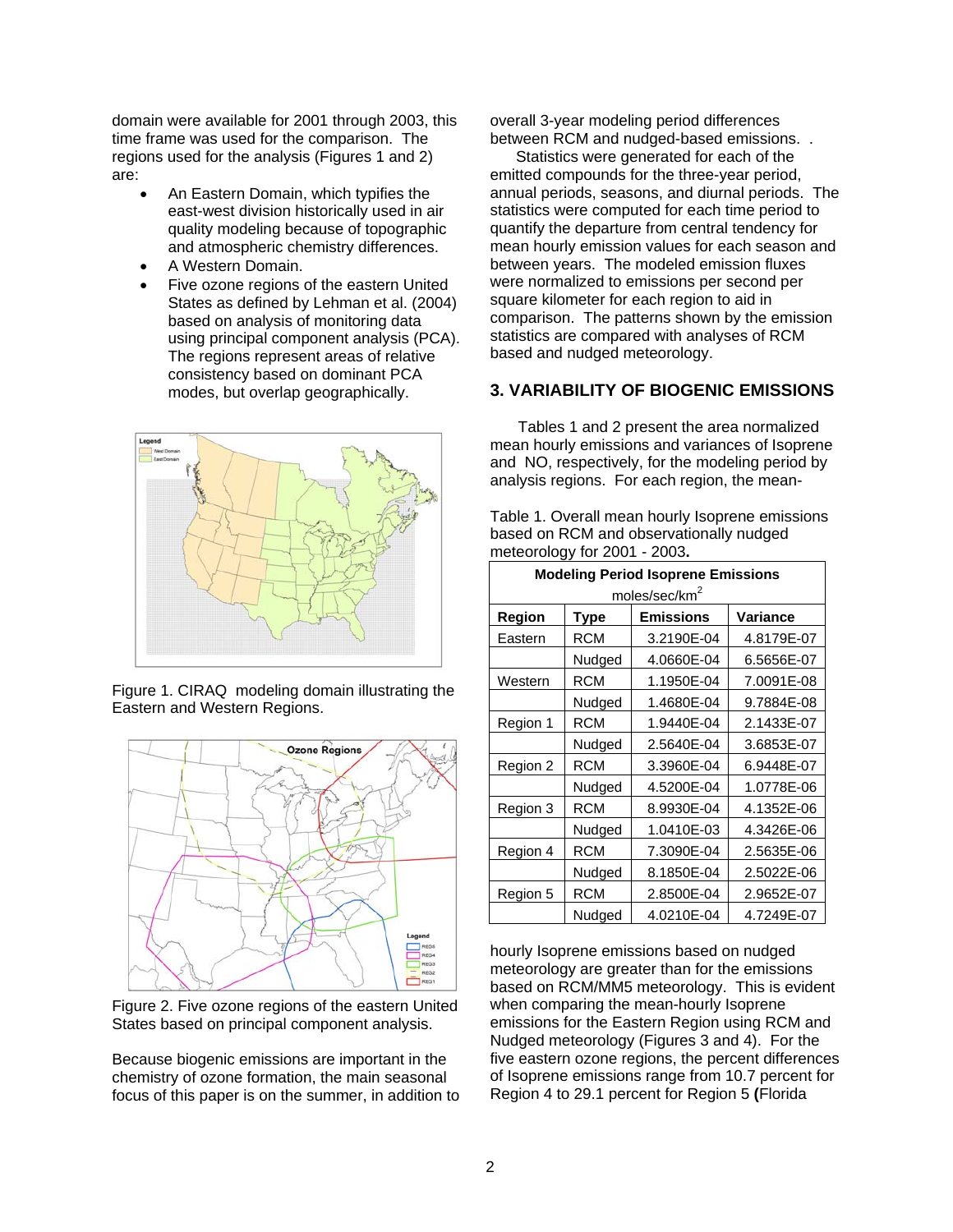Table 2. Overall mean hourly Nitric Oxide emissions based on RCM and observationally nudged meteorology for 2001-2003.

| <b>Modeling Period NO Emissions</b> |             |                  |            |  |  |
|-------------------------------------|-------------|------------------|------------|--|--|
| moles/sec/km <sup>2</sup>           |             |                  |            |  |  |
| Region                              | <b>Type</b> | <b>Emissions</b> | Variance   |  |  |
| Eastern                             | RCM         | 6.3100E-05       | 1.3784E-09 |  |  |
|                                     | Nudged      | 7.5190E-05       | 1.7650E-09 |  |  |
| Western                             | RCM         | 3.2480E-05       | 3.7725E-10 |  |  |
|                                     | Nudged      | 3.9300E-05       | 5.3313E-10 |  |  |
| Region 1                            | RCM         | 3.0400E-05       | 3.3690E-10 |  |  |
|                                     | Nudged      | 2.9930E-05       | 3.9805E-10 |  |  |
| Region 2                            | RCM         | 1.2310E-04       | 7.4097E-09 |  |  |
|                                     | Nudged      | 1.6540E-04       | 1.4860E-08 |  |  |
| Region 3                            | RCM         | 6.6310E-05       | 1.7289E-09 |  |  |
|                                     | Nudged      | 7.6760E-05       | 2.1413E-09 |  |  |
| Region 4                            | RCM         | 1.6490E-04       | 6.0966E-09 |  |  |
|                                     | Nudged      | 1.7920E-04       | 7.2974E-09 |  |  |
| Region 5                            | RCM         | 3.9490E-05       | 2.4598E-10 |  |  |
|                                     | Nudged      | 4.3660E-05       | 2.7903E-10 |  |  |



moles/s/sa km

Figure 3. Mean hourly Isoprene emissions for the Eastern Region using RCM meteorology.

and Georgia). Regional variances over the modeling period are two orders of magnitude less than the mean values (0.1 to 0.2 percent of the mean values). The variance reflects the temporal changes in Isoprene emissions, which are dependent on temperature and cloud-influenced solar insolation.



Figure 4. Mean hourly Isoprene emissions for the Eastern Region using Nudged meteorology.

 Mean-modeling-period hourly NO emissions also demonstrate that emissions based on nudged meteorology are greater than those based on RCM emissions. Mean-hourly NO emissions are greater for nudged meteorology based data for all regions except Region 1, ranging from 8 percent for Region 4 (the South Central) to 25.6 percent for Region 2 (the North Central). Regional variances (about 0.2 percent) are two orders of magnitude less than the mean values. The variability of NO reflects dependency on changes in temperature and moisture in the BEIS model, rather than solar insolation.

The summer ozone season is of primary interest here. Tables 3 and 4 illustrate regional summer statistics for Isoprene and NO, respectively. The mean-hourly summer emissions for the modeling period are consistently greater for the Eastern Region than for the Western Region for Isoprene and NO, reflecting a greater concentration of emitting vegetation in the East. The differences between Nudged and RCMbased-biogenic emissions are greater in the Eastern Region. For example, summer meanhourly Isoprene emissions based on nudged meteorology are 21.6 percent greater than RCMbased emissions in the Eastern Region, and 12.6 percent greater in the Western Region. Table 3 indicates that mean-hourly Isoprene emissions based on nudged meteorology are greater than RCM-based emissions for all regions. The greatest mean values are in Region 3 (Mid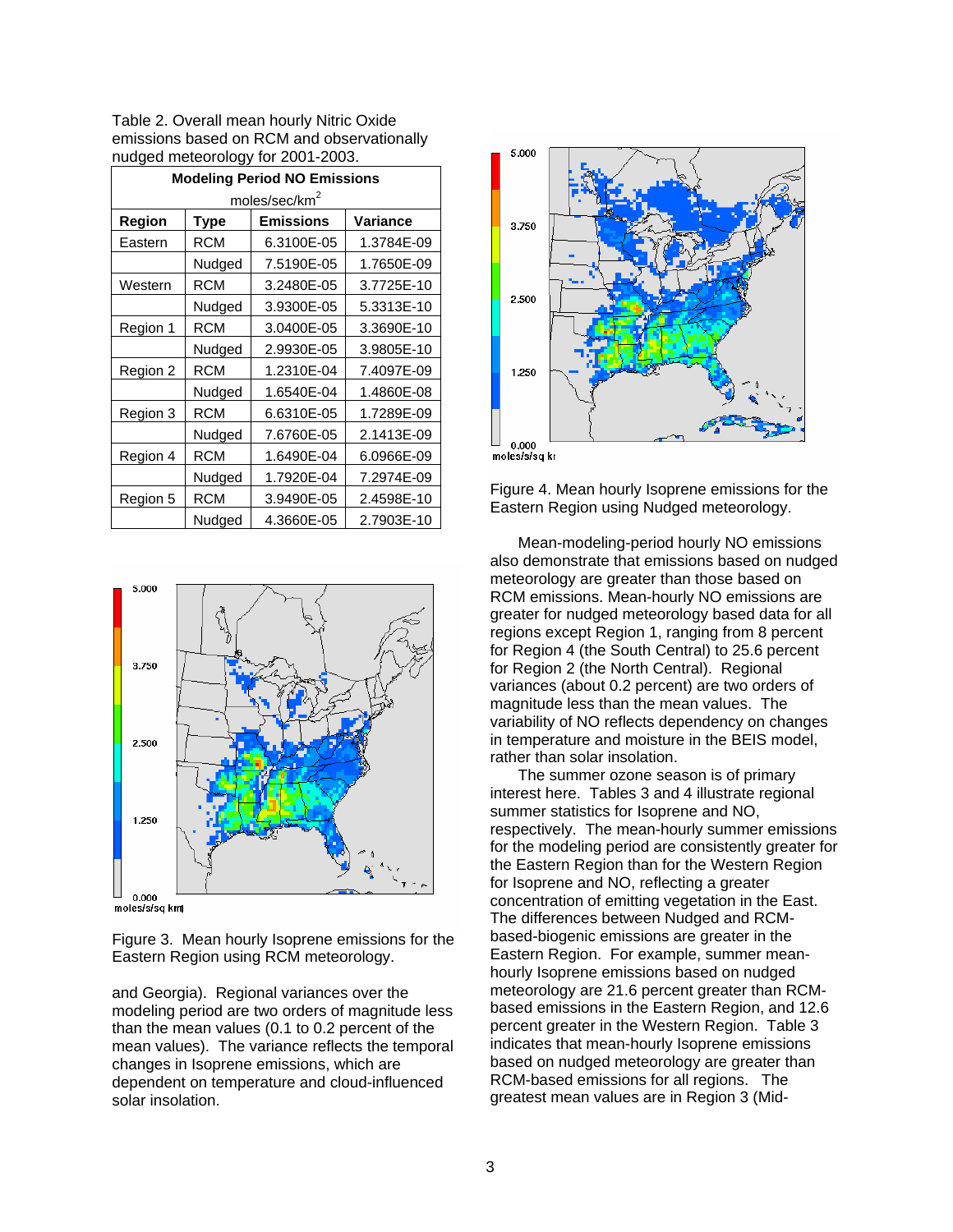Atlantic). The percent differences in regional RCM and nudged-meteorology based meanhourly Isoprene emissions (in decreasing order) is the same for both the entire modeling period and the summer seasons: Regions 1, 2, 5, 3 and 4. The differences range from 2.6 percent (Region 4)

| Table 3. Mean hourly summer season Isoprene |
|---------------------------------------------|
| emissions based on RCM and observationally  |
| nudged meteorology for 2001-2003.           |

| <b>Summer Season Isoprene Emissions</b> |            |                  |            |  |  |
|-----------------------------------------|------------|------------------|------------|--|--|
| moles/sec/km <sup>2</sup>               |            |                  |            |  |  |
| Region                                  | Type       | <b>Emissions</b> | Variance   |  |  |
| Eastern                                 | <b>RCM</b> | 7.1098E-04       | 9.3744E-07 |  |  |
|                                         | Nudged     | 9.0758E-04       | 1.3884E-06 |  |  |
| Western                                 | <b>RCM</b> | 3.0684E-04       | 1.6434E-07 |  |  |
|                                         | Nudged     | 3.5092E-04       | 2.1886E-07 |  |  |
| Region 1                                | <b>RCM</b> | 4.1933E-04       | 3.6808E-07 |  |  |
|                                         | Nudged     | 6.3294E-04       | 8.1021E-07 |  |  |
| Region 2                                | <b>RCM</b> | 7.8827E-04       | 1.4153E-06 |  |  |
|                                         | Nudged     | 1.1299E-03       | 2.4212E-06 |  |  |
| Region 3                                | <b>RCM</b> | 1.9944E-03       | 8.2594E-06 |  |  |
|                                         | Nudged     | 2.2310E-03       | 8.7905E-06 |  |  |
| Region 4                                | <b>RCM</b> | 1.6916E-03       | 5.5051E-06 |  |  |
|                                         | Nudged     | 1.7374E-03       | 5.1104E-06 |  |  |
| Region 5                                | <b>RCM</b> | 5.3567E-04       | 5.3622E-07 |  |  |
|                                         | Nudged     | 6.9701E-04       | 8.0562E-07 |  |  |

Table 4. Mean hourly summer Nitric Oxide emissions based on RCM and observationally nudged meteorology for 2001-2003.

| <b>Summer Season NO Emissions</b> |            |            |            |  |  |
|-----------------------------------|------------|------------|------------|--|--|
| moles/sec/km <sup>2</sup>         |            |            |            |  |  |
| Region                            | Type       | Emissions  | Variance   |  |  |
| Eastern                           | <b>RCM</b> | 9.2395E-05 | 3.1017E-10 |  |  |
|                                   | Nudged     | 1.0320E-04 | 4.5468E-10 |  |  |
| Western                           | <b>RCM</b> | 5.2578E-05 | 1.2346E-10 |  |  |
|                                   | Nudged     | 6.3629E-05 | 2.1453E-10 |  |  |
| Region 1                          | <b>RCM</b> | 4.4145E-05 | 7.8445E-11 |  |  |
|                                   | Nudged     | 4.2350E-05 | 1.0215E-10 |  |  |
| Region 2                          | <b>RCM</b> | 1.7774E-04 | 1.6749E-09 |  |  |
|                                   | Nudged     | 2.3641E-04 | 4.2842E-09 |  |  |
| Region 3                          | <b>RCM</b> | 8.6846E-05 | 3.3282E-10 |  |  |
|                                   | Nudged     | 9.5016E-05 | 4.4412E-10 |  |  |
| Region 4                          | <b>RCM</b> | 2.2133E-04 | 1.5826E-09 |  |  |
|                                   | Nudged     | 2.3217E-04 | 1.7796E-09 |  |  |
| Region 5                          | <b>RCM</b> | 4.8205E-05 | 4.3740E-11 |  |  |
|                                   | Nudged     | 5.0149E-05 | 4.0581E-11 |  |  |

to 33.7 percent (Region 1). Most hour-to-hour variability is due to the influence of cloud cover on insolation.

Summer-season mean-hourly NO emissions follow the pattern of the entire modeling period in that emissions based on nudged meteorology are greater than those based on RCM emissions in all regions except Region 1 (Table 4). Eastern Region mean-hourly emissions are an order of magnitude greater than in the Western Region The mean-hourly RCM based emission value is 4.1 percent larger than nudged meteorology based emissions in Region 1. The greatest mean value is for Region 2, only slightly greater than Region 4. The order of the percent size differences between nudged and RCM based emissions, by region, are: Regions 2, 3, 4, 1 and 5, The differences range from 24.8 percent (Region 2) to 3.9 percent (Region 3). In Region 1, Summer variance statistics are in the range of 0.1 to 0.2 percent of the mean hourly values As expected, summer variance statistics are much less for NO than for Isoprene, on the order of 0.001 % of the mean hourly emission values. This is because NO is not dependent on the daily and hourly variation of insolation, but varies with temperature and moisture.

# **4. DISCUSSION: SUMMER METEOROLOGICAL AND EMISSION PATTERNS**

Although nudged-meteorology mean-hourly Isoprene and NO emissions are generally greater than the RCM-meteorology based emissions over the modeling period, the emission statistics show more variability between regions during the summer season. These differences reflect modeled meteorology patterns. Using the 10 year CIRAQ base period, Gilliam and Cooter (submitted) used principal component analysis to examine the differences between RCM and the observed North American Regional Reanalysis (NARR) (Mesinger et al., 2006) dataset in terms of synoptic mean pressure patterns. The NARR generally approximates the MM5 meteorology nudged with observations. Surface pressure, precipitation and 2 meter temperature data for 1800 hours GMT were extracted from the RCM data, and sea level pressure was calculated from surface pressure, elevation, and temperature.

The analyses of annual summer season synoptic differences between RCM and NARR show that general synoptic sea level pressure patterns across the United States are close,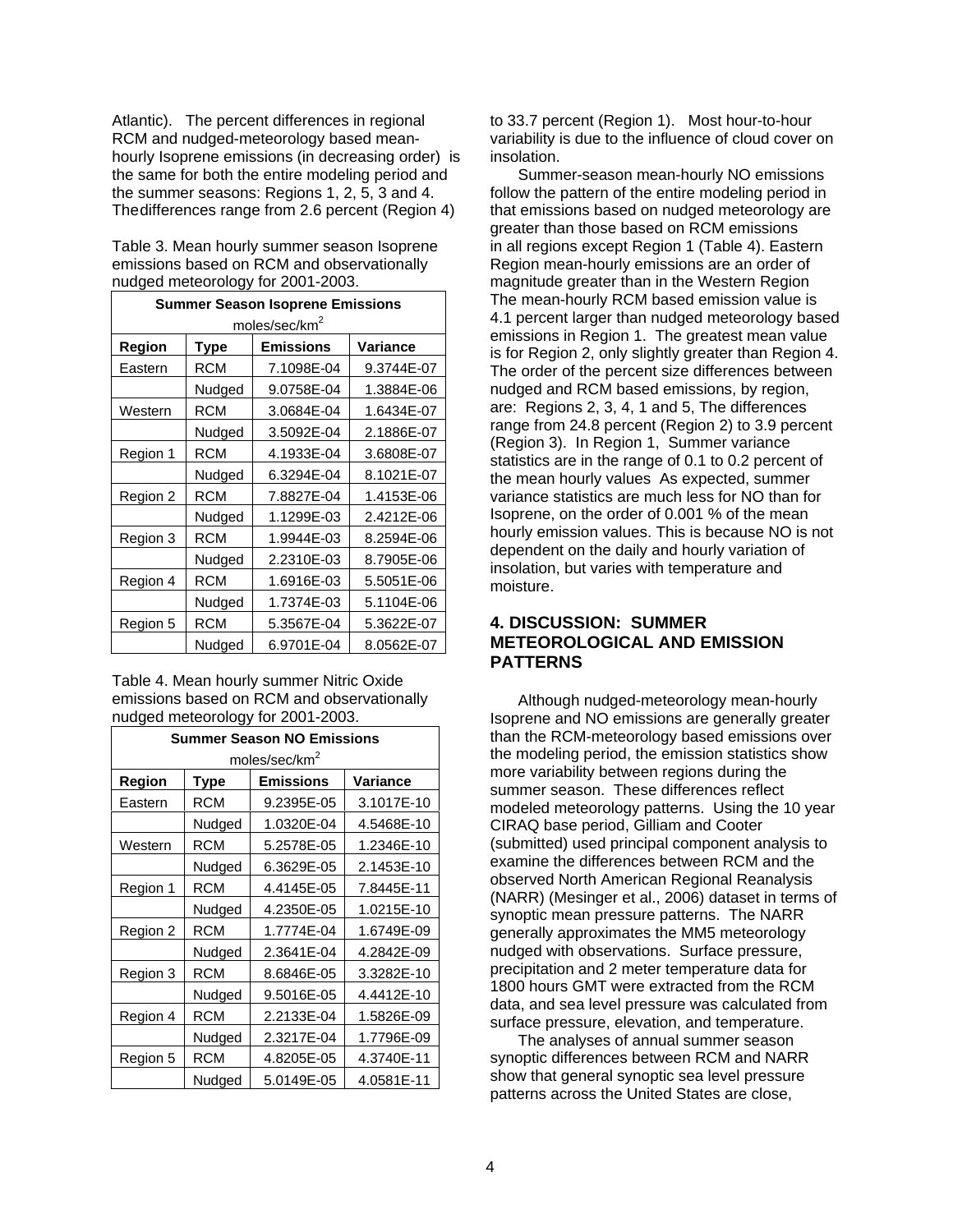particularly in the western part of the country. However, the summer subtropical high pressure area (Bermuda High) is not replicated by the RCM. Instead, there is a relatively cool and dry high pressure area over the northeastern United States and southern Canada. In addition, the RCM places a low-pressure area off the coast of the southeastern United States.

Because of the meteorological dependencies of biogenic emissions, it is expected that the differences between NARR and RCM would be



Figure 5. Summer RCM - NARR ten year mean temperature differences (°K) (after Gilliam and Cooter, submitted)

reflected in modeled emissions based on observation nudging and RCM. Gilliam and Cooter (submitted) concluded that summer RCM temperatures are significantly cooler (2 to 10 degrees K) over much of the northern part of the domain east of the Rocky Mountains; and 3 to 5 degrees K cooler over Texas and Florida (Figure 5). They also found that the RCM underestimates precipitation for the eastern United States, consistent with the cooler and dryer continental high pressure produced by the RCM.

The summer biogenic emissions based on RCM and nudged meteorology are consistent with the RCM – NARR temperature and moisture differences. Isoprene emissions in the northeastern (Regions 1 and 2) portion of the domain exhibit substantially greater nudged meteorology Isoprene emissions than RCM based Isoprene emissions (Figure 6). The Nudged meteorology NO emissions are also greater in the Northeast, but the difference is not as pronounced and the spatial pattern more dispersed (Figure 7).

The RCM-to-nudged Isoprene summer emissions differences for Regions 1 and 2 are 33.7 and 30.2 percent, respectively. Nudged and RCM



Figure 6. Summer mean hourly Isoprene emissions with Nudged (top) and RCM (bottom) meteorology**.** 



Figure 7. Summer mean hourly NO emissions with Nudged (top) and RCM (bottom) meteorology.

summer NO emissions are much closer. The differences for NO for Regions 1 and 2 are -4.1